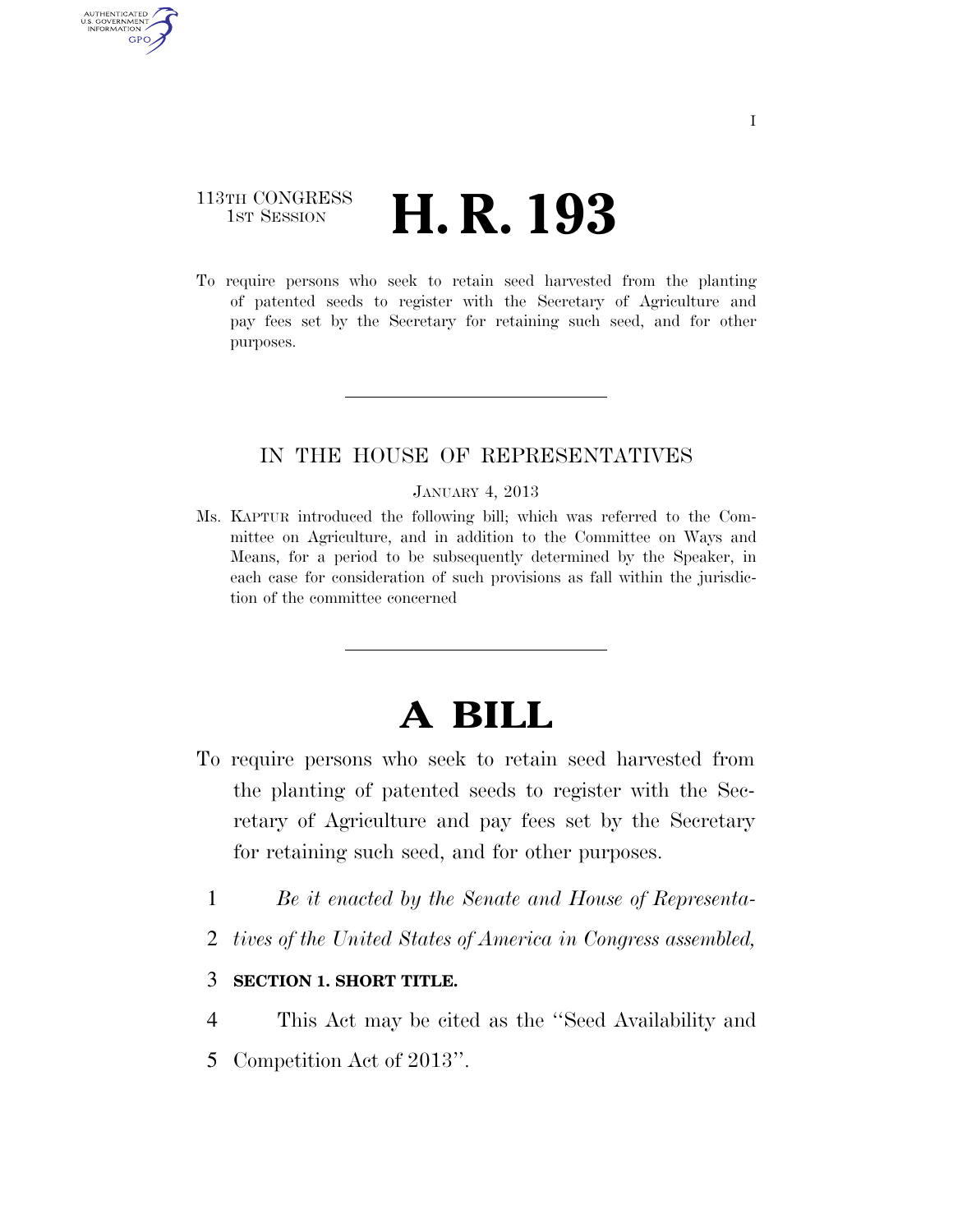$\mathfrak{D}$ 

### **SEC. 2. RETAINING PATENTED SEED.**

 (a) REGISTRATION.—Any person who plants patented seed or seed derived from patented seed may retain seed from the harvest of the planted seed for replanting by that person if that person—

 (1) submits to the Secretary of Agriculture no- tice, in such form as the Secretary may require, of the type and quantity of seed to be retained and any other information the Secretary determines to be ap-propriate; and

 (2) pays the fee established by the Secretary pursuant to subsection (b) for the type and quantity of seed retained.

 (b) FEES.—The Secretary of Agriculture shall estab- lish a fee to be paid by a person pursuant to subsection (a)(2) based on the type and quantity of seed retained. The Secretary shall deposit amounts collected pursuant to subsection (a)(2) in the Patented Seed Fund established under subsection (e)(1).

 (c) REFUNDS.—The Secretary of Agriculture may re- fund or make an adjustment of the fee paid pursuant to subsection (a)(2) when the person is unable to plant or harvest the retained seed as a result of a natural disaster or related condition and under such other circumstances as the Secretary considers such refund or adjustment ap-propriate.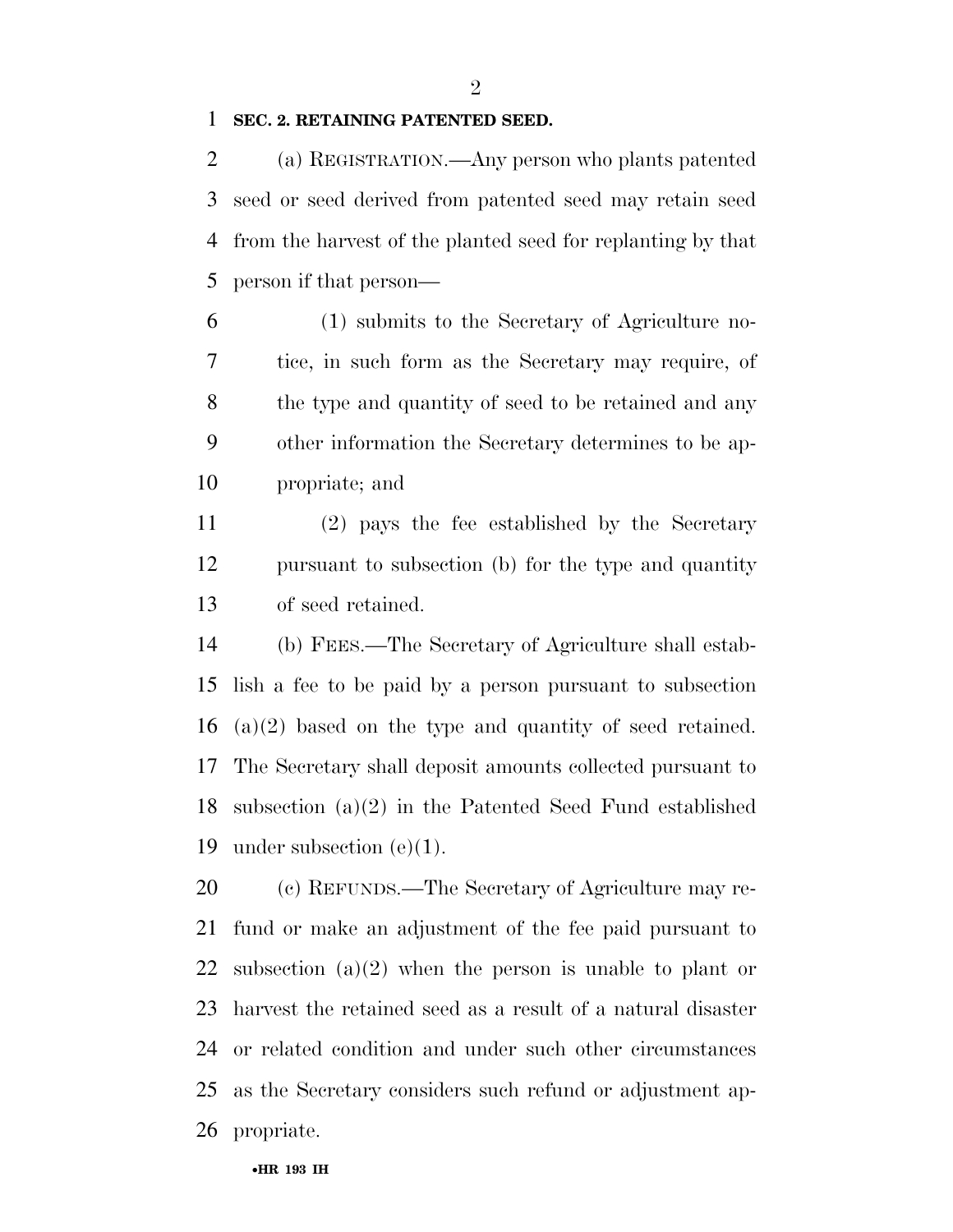(d) DISTRIBUTIONS.—The Secretary of Agriculture shall pay the collected fees to the appropriate patent hold- ers, at a frequency that the Secretary determines is appro- priate, from the Patented Seed Fund established under subsection (e)(1), taking into consideration the possibility of refunds pursuant to subsection (c).

(e) PATENTED SEED FUND.—

 (1) ESTABLISHMENT.—There is established in the Treasury of the United States a fund to be known as the ''Patented Seed Fund'', consisting of such amounts as may be received by the Secretary and deposited into such Fund as provided in this section.

 (2) ADMINISTRATION.—The Fund shall be ad- ministered by the Secretary of Agriculture and all moneys in the Fund shall be distributed solely by the Secretary in accordance with this section and shall not be distributed or appropriated for any other purpose. Amounts in the Fund are available without further appropriation and until expended to make payments to patent holders.

 (f) INAPPLICABILITY OF CONTRACTS AND PATENT FEES.—A person who retains seed under subsection (a) from the harvest of patented seed or seed derived from patented seed shall not be bound by any contractual limi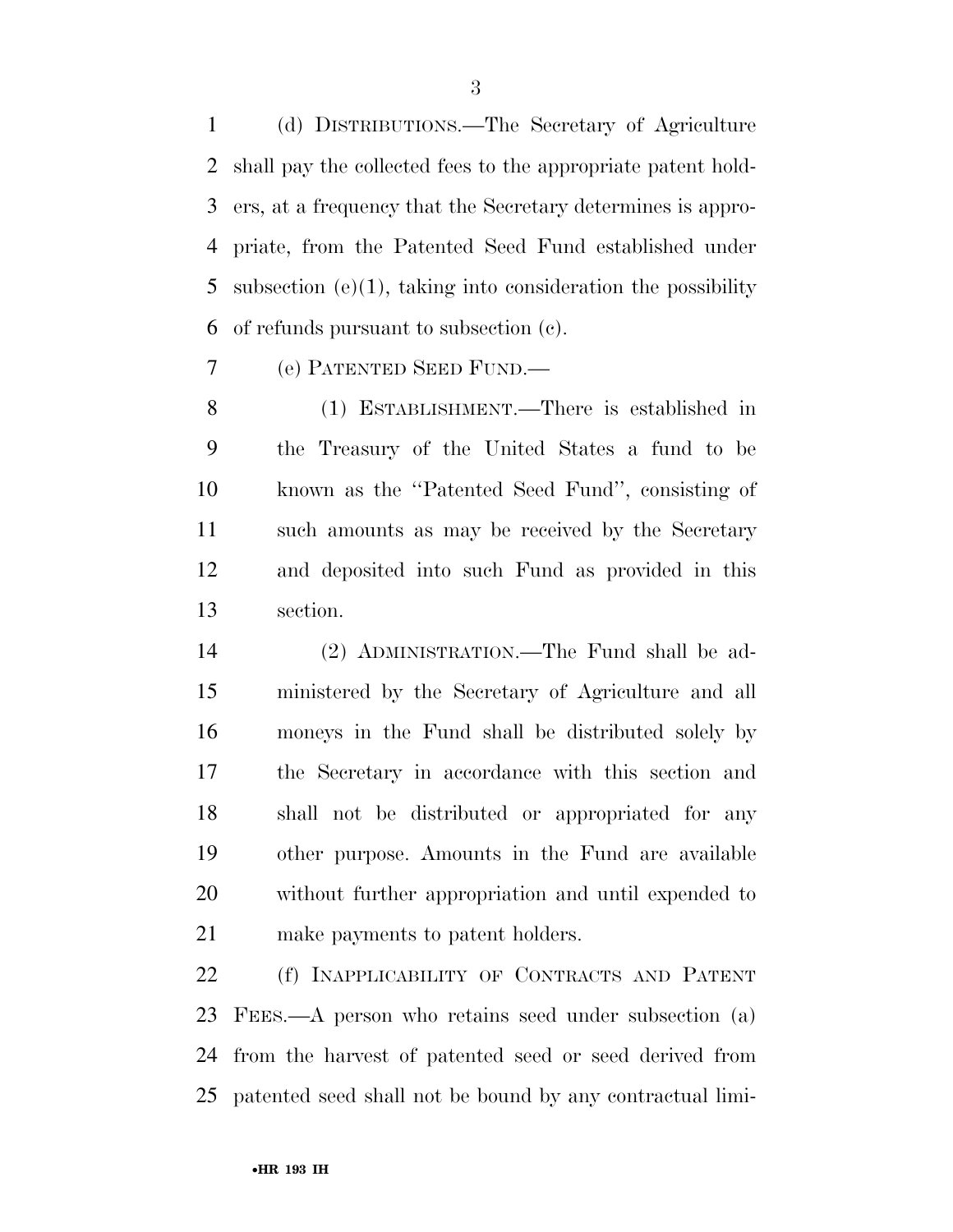tation on retaining such seed, or by any requirement to pay royalties or licensing or other fees, by reason of the patent, for retaining such seed.

 (g) DEFINITION.—In this section, the term ''patented seed'' means seed for which a person holds a valid patent.

### **SEC. 3. TARIFF ON CERTAIN IMPORTED PRODUCTS.**

(a) TARIFF.—In any case in which—

 (1) genetically modified seed on which royalties or licensing or other fees are charged by the owner of a patent on such seed to persons purchasing the seed in the United States is exported, and

 (2) no such fees, or a lesser amount of such fees, are charged to purchasers of the exported seed in a foreign country,

 then there shall be imposed on any product of the exported seed from that foreign country that enters the customs territory of the United States a duty determined by the Secretary of the Treasury, in addition to any duty that otherwise applies, in an amount that recovers the dif- ference between the fees paid by purchasers of the seed in the United States and purchasers of the exported seed in that country.

 (b) DEPOSIT OF DUTIES.—There shall be deposited in the Patented Seed Fund established under section  $25 \text{ } 2(e)(1)$  the amount of all duties collected under subsection